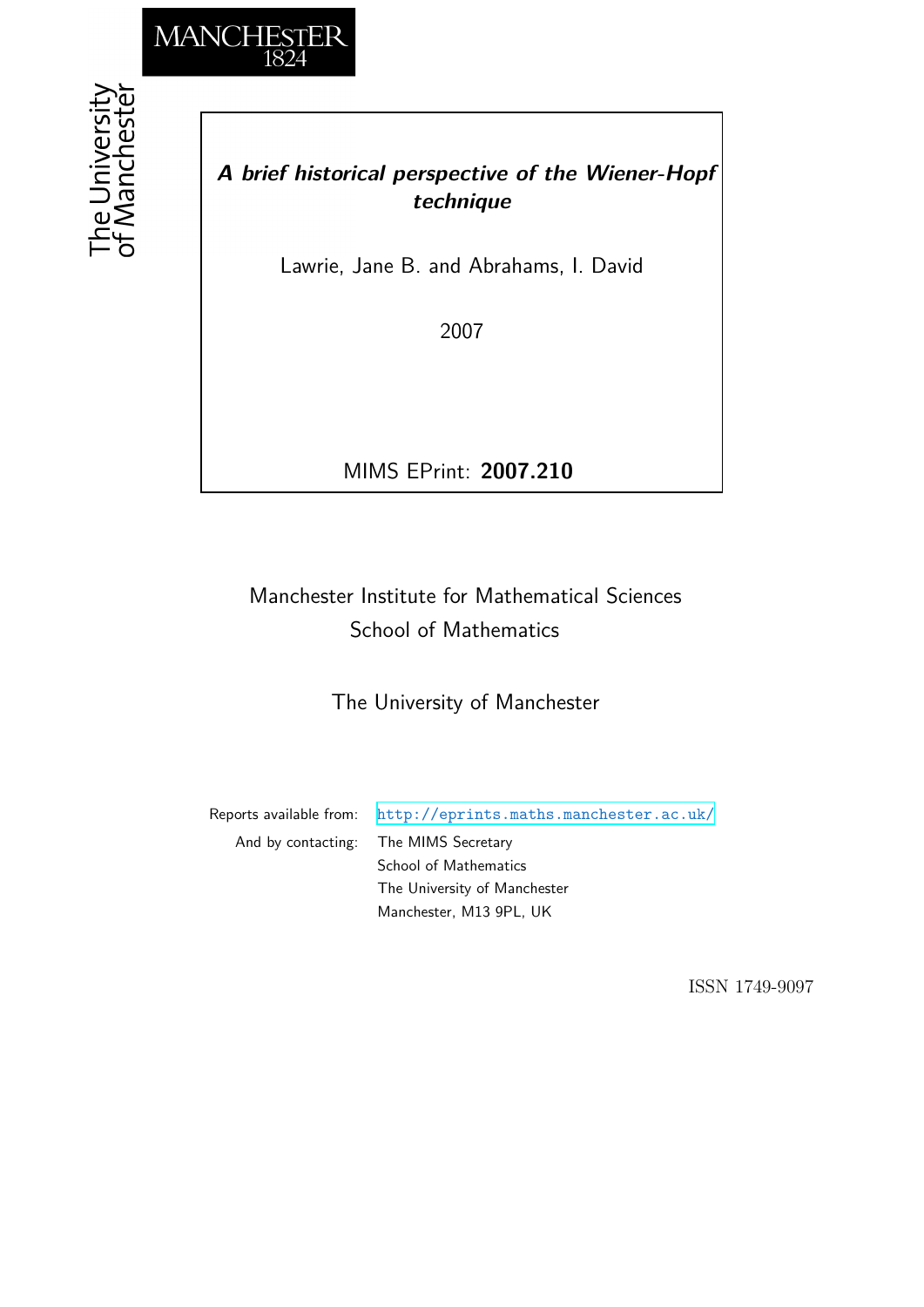## **A brief historical perspective of the Wiener–Hopf technique**

**Jane B. Lawrie · I. David Abrahams**

Received: 16 August 2007 / Accepted: 16 August 2007 / Published online: 17 October 2007 © Springer Science+Business Media B.V. 2007

Abstract It is a little over 75 years since two of the most important mathematicians of the 20th century collaborated on finding the exact solution of a particular equation with semi-infinite convolution type integral operator. The elegance and analytical sophistication of the method, now called the Wiener–Hopf technique, impress all who use it. Its applicability to almost all branches of engineering, mathematical physics and applied mathematics is borne out by the many thousands of papers published on the subject since its conception. The Wiener–Hopf technique remains an extremely important tool for modern scientists, and the areas of application continue to broaden. This special issue of the Journal of Engineering Mathematics is dedicated to the work of Wiener and Hopf, and includes a number of articles which demonstrate the relevance of the technique to a representative range of model problems.

**Keywords** Eberhard Hopf · Norbert Wiener · Wiener filter · Wiener–Hopf technique

### **1 Norbert Wiener and Eberhard Hopf**

In retrospect, it seems an unlikely collaboration: American born Norbert Wiener (1894–1964) and Austrian born Eberhard Hopf (1902–1983). The former was of European Jewish descent<sup>1</sup> whilst the latter was educated in Berlin and, despite the prevailing political climate of 1930s Germany, chose to return from a position at the Massachusetts Institute of Technology (MIT) to take up a chair at the University of Leipzig in 1936. Individually, both men were powerful mathematicians who contributed to quite diverse areas of mathematics. To the general public Norbert Wiener is widely recognised as the founder of modern cybernetics. To mathematicians, however, he is primarily known for his highly innovative and fundamental work in what is now termed stochastic processes. His interest in randomness began in the early 1920s with studies of Brownian motion. This led him to harmonic analysis, Tauberian theorems and eventually to Paley–Wiener theory which was subsequently used to study problems involving more

J. B. Lawrie  $(\boxtimes)$ 

I. D. Abrahams

<sup>&</sup>lt;sup>1</sup> Wiener's mother was from a German family whilst his father, Leo Wiener, originated from Bialystock a town then in Tsarist Russia.

Department of Mathematical Sciences, Brunel University, Uxbridge UB8 3PH, UK e-mail: jane.lawrie@brunel.ac.uk

School of Mathematics, University of Manchester, Oxford Road, Manchester M13 9PL, UK e-mail: i.d.abrahams@manchester.ac.uk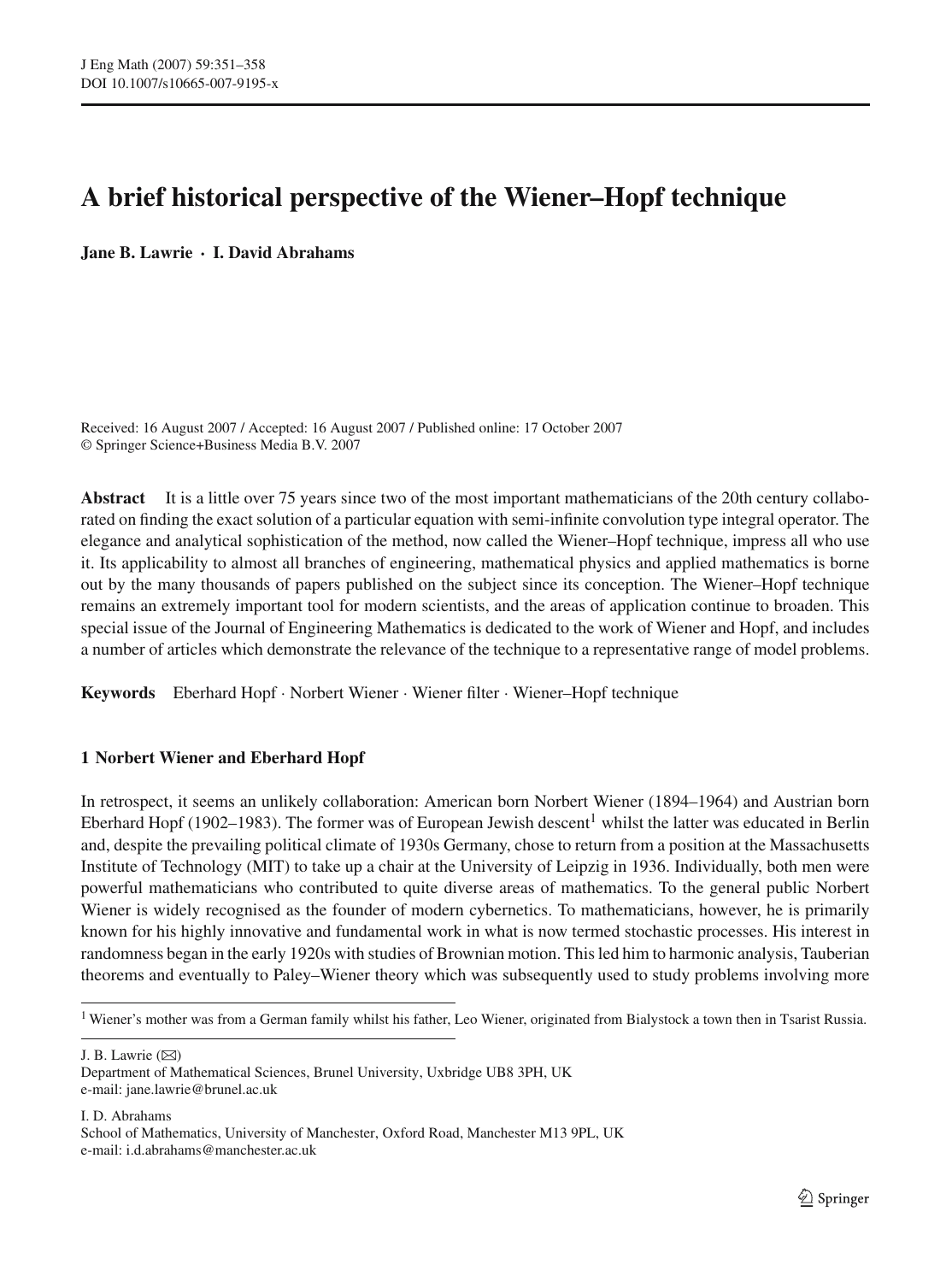general stochastic processes. Eberhard Hopf, on the other hand, is known primarily for his work in ergodic theory and partial differential equations—his bifurcation theory is a particular *tour de force* that is still used repeatedly today as a central element of stability analysis and dynamical systems theory.

The two men differed greatly in personality. Wiener is widely acknowledged as having been absent-minded<sup>[2](#page-2-0)</sup> and his papers were hard to read: sometimes difficult results appeared with scarcely a proof and at other times he would present a lengthy proof of a triviality! It is also said that Wiener's lectures were difficult and often without structure. In contrast, Hopf was an excellent communicator: he had the ability to illuminate the most complex subjects and render them palatable to his colleagues and even to non-specialists.

#### **2 The Wiener–Hopf technique**

In 1930, having completed his Habilitation in Mathematical Astronomy at the University of Berlin, Hopf received a fellowship from the Rockefeller Foundation to study classical mechanics with Birkhoff (1884–1944) at Harvard College Observatory. A year later, and with the help of Norbert Wiener (who was already established at MIT), he joined the Department of Mathematics at the Massachusetts Institute of Technology on a temporary contract. The collaboration between Wiener and Hopf was initiated by their mutual interest in the differential equations governing the radiation equilibrium of stars. In Wiener's own words [\[2](#page-7-0)], *"The various types of particle which form light and matter exist in a sort of balance with one another, which changes abruptly when we pass beyond the surface of the star. It is easy to set up the equations for this equilibrium, but it is not easy to find a general method for the solution of these equations."* Their collaboration resulted in the famous paper [\[3\]](#page-7-1) entitled "Über eine Klasse singulärer Integralgleichungen" in which they established the tool by which such equations could be solved. Thus, the Wiener–Hopf technique was first propounded as a means to solve, for  $f(x)$ , an integral equation of the form<sup>3</sup>

<span id="page-2-2"></span>
$$
\int_0^\infty k(x-y)f(y) \, \mathrm{d}y = g(x), \quad 0 < x < \infty,\tag{1}
$$

where  $k(x - y)$  is a known difference kernel and  $g(x)$  is a specified function defined over the half-line  $x > 0$ . For general readers of this special issue the salient points of the technique are very briefly outlined here; full details can be found in the textbook by Noble [\[4\]](#page-7-2), more on which will be mentioned later. The method proceeds by extending the domain of, or continuing, the integral equation  $(1)$  to negative real values of x. Thus, write

<span id="page-2-3"></span>
$$
\int_0^\infty k(x-y)f(y) \, dy = \begin{cases} g(x), & 0 < x < \infty, \\ h(x), & -\infty < x < 0, \end{cases}
$$
 (2)

where  $h(x)$  is unknown. Fourier transformation of [\(2\)](#page-2-3) then yields the typical Wiener–Hopf functional equation

<span id="page-2-4"></span>
$$
G_{+}(\alpha) + H_{-}(\alpha) = F_{+}(\alpha)K(\alpha)
$$
\n(3)

in which  $H_-(\alpha)$  and  $F_+(\alpha)$  are half-range Fourier transforms (defined over  $-\infty$  to 0 and 0 to  $\infty$ , respectively) of<br>the unknowns  $h(x)$  and  $f(x)$ . By contrast, the quantities  $G_+(\alpha)$  (balf-range Fourier transform of the unknowns  $h(x)$  and  $f(x)$ . By contrast, the quantities  $G_+(\alpha)$  (half-range Fourier transform of  $g(x)$ ) and  $K(\alpha)$ (full-range Fourier transform of  $k(x)$ ) are known functions. The product form of the right-hand side of this equation is due to the fact that the original integral operator is of convolution type. The subscripts <sup>+</sup>(−) indicate that the respective functions are analytic in upper(lower) half regions of the complex  $\alpha$ -plane which can be shown to overlap to form a strip in which all the functions are analytic. The Wiener–Hopf procedure hinges on finding a product factorization for the Fourier-transformed kernel, in the form

<span id="page-2-5"></span>
$$
K(\alpha) = K_{+}(\alpha)K_{-}(\alpha) \tag{4}
$$

<span id="page-2-0"></span><sup>&</sup>lt;sup>2</sup> It is said that, after several years teaching at MIT, Wiener and his family moved to a larger house a few blocks away. Knowing that her husband was forgetful, Mrs Wiener wrote his new address on a piece of paper and gave it to him. However, when he was leaving his office at the end of the day, Wiener discovered that he had lost her directions and, of course, he could not remember where the new house was. So he drove to his old house instead (thinking that his wife would eventually come there to look for him). There he saw a young child and asked her, "Little girl, can you tell me where the Wieners moved?" "Yes, Daddy," she replied, "Mommy said you'd probably be here, so she sent me to show you the way home." This and several other amusing anecdotes can be found in Ref. [\[1\]](#page-7-3).

<span id="page-2-1"></span><sup>&</sup>lt;sup>3</sup> Shown here for simplicity as a first-kind integral equation, but it often occurs of second-kind.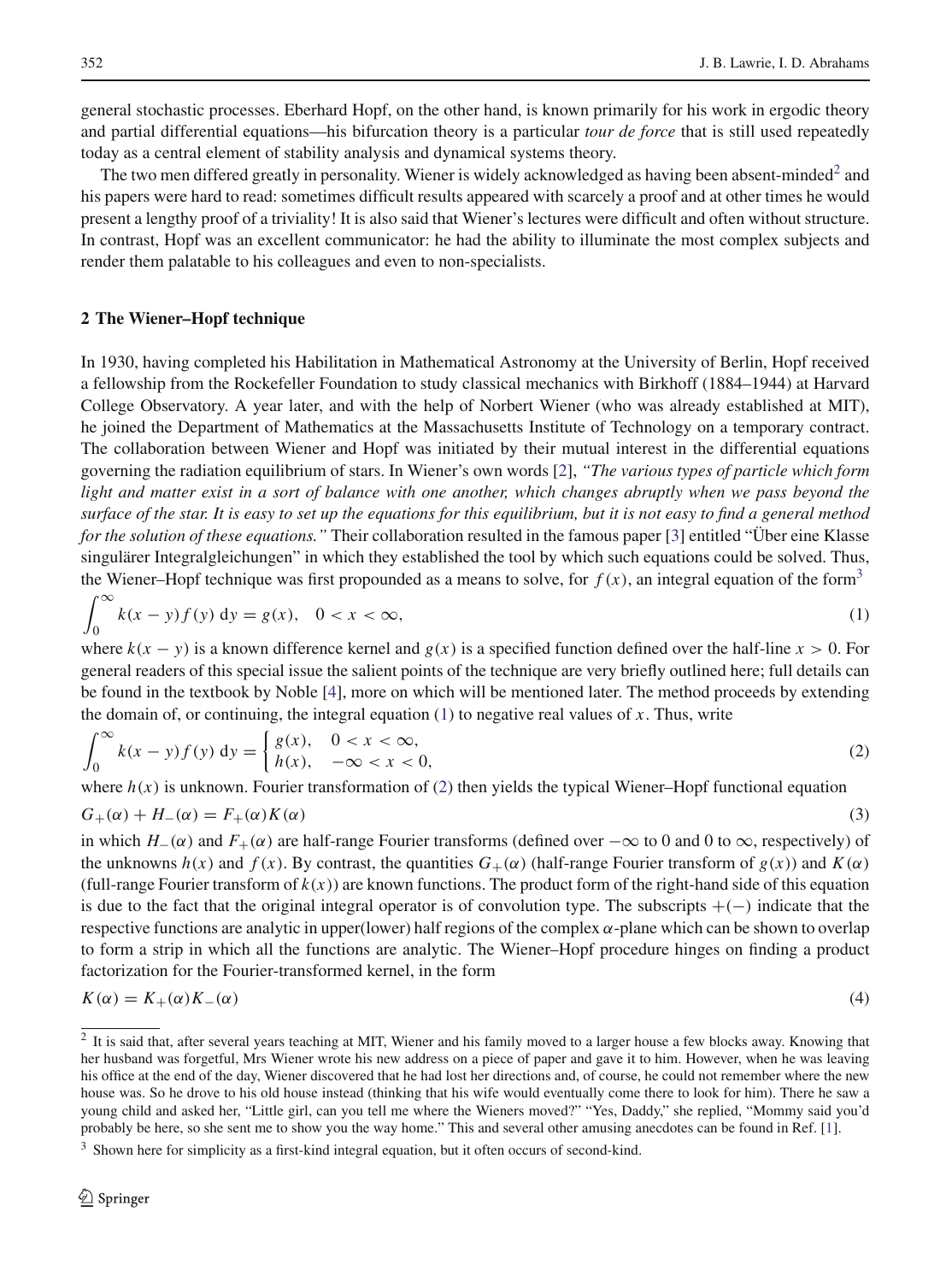which enables [\(3\)](#page-2-4) to be re-written as

$$
\frac{G_{+}(\alpha)}{K_{-}(\alpha)} + \frac{H_{-}(\alpha)}{K_{-}(\alpha)} = F_{+}(\alpha)K_{+}(\alpha).
$$
\nNote that the factors on the right-hand side of (4) are also zero-free in their indicated half-planes of analyticity.

Thus, on defining a sum-factorization $4$  of the form

$$
\frac{G_{+}(\alpha)}{K_{-}(\alpha)} = L_{+}(\alpha) + L_{-}(\alpha),
$$
\nif follows that the equation may be re expressed as

it follows that the equation may be re-expressed as

<span id="page-3-1"></span>
$$
L_{-}(\alpha) + \frac{H_{-}(\alpha)}{K_{-}(\alpha)} = F_{+}(\alpha)K_{+}(\alpha) - L_{+}(\alpha),
$$
\n(7)

\nwhere the left-hand side is analytic in the lower half-plane and the right-hand side is analytic in the overlapping

upper half region. Arguments involving analytic continuation now enable both sides of this equation to be equated to an entire function,  $E(\alpha)$ , say. Physical constraints on the behaviour of  $f(x)$ ,  $g(x)$  and  $k(x)$  as  $x \to 0$ , and correspondingly to their Fourier-transformed quantities in [\(7\)](#page-3-1) as  $|\alpha| \to \infty$ , allows  $E(\alpha)$  to be specified, and hence  $H_-(\alpha)$  and  $F_+(\alpha)$ , are uniquely determined. Fourier inversion finally yields the unknown function  $f(x)$ .

#### **3 Developments and applications of the technique**

Interestingly, in their book, Carrier, Krook and Pearson [\[5\]](#page-7-4) suggest that, in fact, Carleman (1892–1949) may have first developed the method in as early as  $1921$ .<sup>5</sup> The authors, however, have been unable to substantiate this claim. In 1934 Hopf published the book "Mathematical problems of radiative equilibrium" [\[7\]](#page-7-5) which provides a lucid account of the Wiener–Hopf technique in the context of the class of problems that first inspired the collaboration. It was at the end of his contract with MIT that Hopf took up a full professorship at the University of Leipzig. On the matter of Hopf's return to Germany, Wiener was uncritical. He knew that, particularly when set against the United State's economic depression, the post offered to Hopf was both lucrative and offered social prestige beyond that then available at MIT. He acknowledged that Hopf's views were not strongly pro-Nazi and felt that the position was better filled by a man of moderate views. Wiener feared, however, that Hopf's acceptance would severely damage his standing in the academic community. Indeed that seems to have been the case: in the years following the end of the second World War, Hopf suffered a substantial decrease in popularity which led to the neglect of his work and even to it being attributed to other mathematicians. It is, for example, suggested [\[8\]](#page-7-6) that Hopf's name was dropped from the discrete version of the Wiener–Hopf equation, which is now referred to as the 'Wiener filter'.

During the 1940s it was discovered that problems involving diffraction by semi-infinite planes/geometries could, by using Green's theorem, be formulated in terms of integral equations of the form of [\(1\)](#page-2-2). The integral equation could then be solved, as described above, by applying Fourier Transforms and using the Wiener–Hopf technique. Although, somewhat cumbersome, the method provided a direct route for solving problems such as the famous Sommerfeld half-plane problem [\[9](#page-7-7)], and practical applications of and extensions to the technique began to appear frequently in the literature (see, for example, the now classic papers by Copson [\[10](#page-7-8)], Carlson and Heins [\[11](#page-7-9)[,12](#page-7-10)] and Levine and Schwinger [\[13\]](#page-7-11)). It was not, however, until Jones [\[14\]](#page-7-12) demonstrated that the method could be considerably simplified by applying transforms directly to the boundary-value problem that the versatility and power of the method began to be realised. Jones' method by-passes the initial derivation of the semi-infinite integral equation of the form [\(1\)](#page-2-2) and yields directly the complex Wiener–Hopf functional equation [\(3\)](#page-2-4).

<span id="page-3-0"></span><sup>&</sup>lt;sup>4</sup> It will be seen in the forthcoming articles in this Special Issue that sum and product factorizations of many scalar functions are obtained in a straightforward manner by use of Cauchy's integral formula.

<span id="page-3-2"></span><sup>5</sup> Note that any Wiener–Hopf problem can be recast into a special class of Riemann–Hilbert problem defined on an infinite line. The standard solution procedure is analogous to that discussed above, but there are a few differences including the application of Plemelj formulae for the factorization step (see e.g. Muskhelivshvili's classic book [\[6](#page-7-13)]). To the authors' knowledge, the development of solution methods for relevant Riemann–Hilbert problems do not pre-date Wiener and Hopf's work.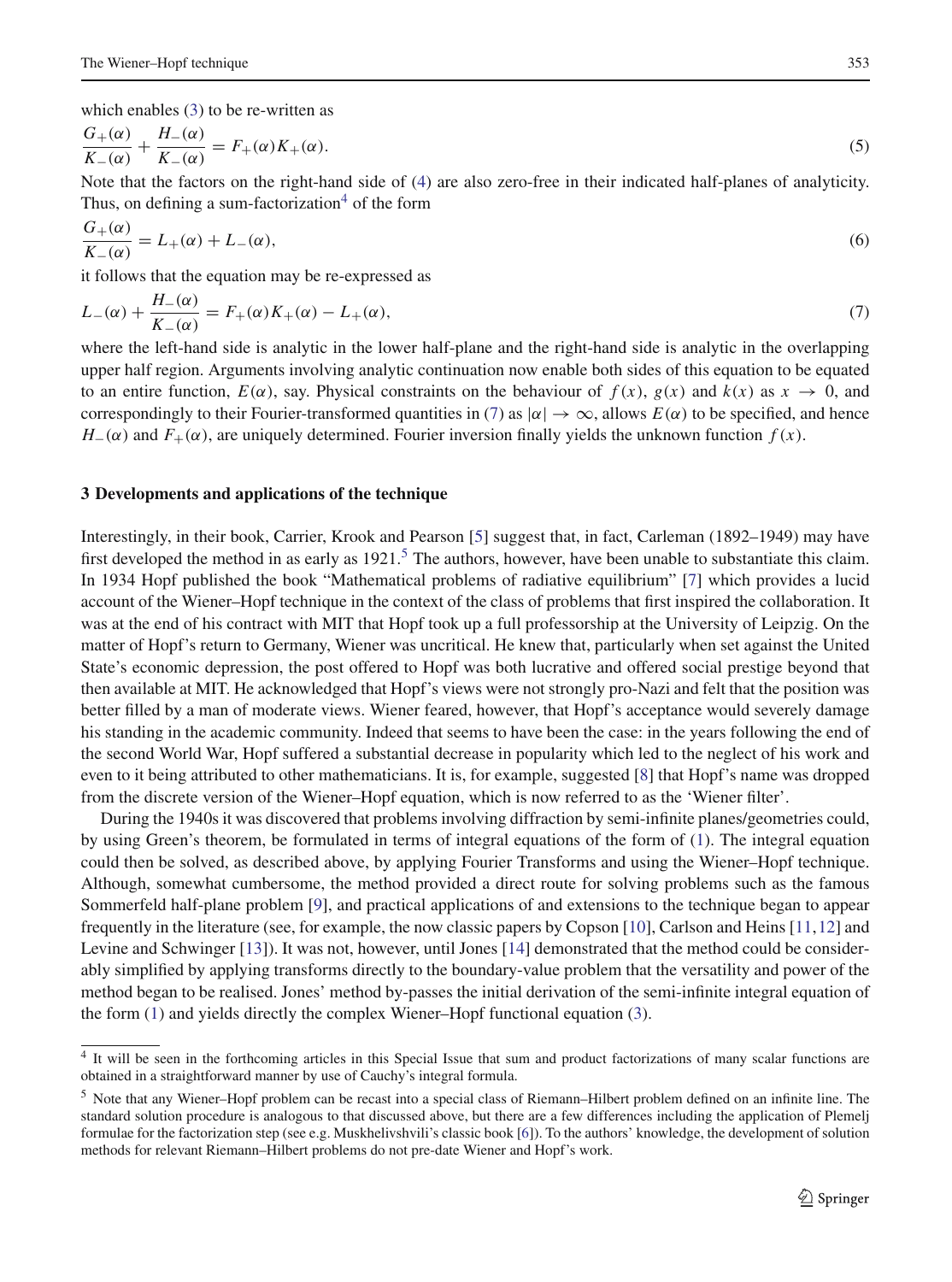By the mid-1950s the method was well established and Ian N. Sneddon (1919–2000), a seminal figure in Scottish applied mathematics [\[15\]](#page-7-14) and solid mechanics in particular, realised the need for a research monograph on the technique. Interestingly Sneddon, who was internationally recognised for his work on transform methods for the solution of partial differential equations and the author of several outstanding textbooks on this subject, also offered a major contribution to the field of mathematics through his work editing translations of major Russian texts - many for the successful series "International series of monographs in pure and applied mathematics". It was in his capacity as editor of this series that he suggested to Ben Noble (1922–2006) that he might like to write a research monograph on the technique, and the concept of this book may well have been conceived during the period 1952–1955 when both men worked at the University of Keele in the UK. It was not until 1958, however, (by which time they were both in Glasgow) that the now classic textbook "The Wiener–Hopf technique["6](#page-4-0) appeared. This book has enduring popularity amongst all those who rank the Wiener–Hopf technique as a potent tool of the trade. Indeed, one could almost say that it has become the 'Bible' of the Wiener–Hopf practitioner! The presentation of Noble's book may lack the polish of many classic texts; this, however, does not detract from its appeal, which is two-fold. Not only does this book deal with the application of the Wiener–Hopf technique to problems involving semi-infinite geometries, and comprehensively discuss a wide range of extensions to, limitations of and approximations to the method, but on almost every page can be found an interesting and relevant 'tit-bit'—neat factorizations are tucked away alongside valuable references and a wealth of interesting ideas.

#### **4 Extensions, variations and applications of the technique**

Of course, during the 50 years that have elapsed since the first edition of Noble's book, the method has advanced on almost every front. At this point is is worthwhile remarking that the method is ideally suited to solve two-part twoor three-dimensional boundary-value problems involving a governing equation (such as Laplace's or Helmholtz') with mixed boundary conditions along one infinite coordinate line.<sup>[7](#page-4-1)</sup> That is, for a two-dimensional problem, one condition for say,  $x < 0$ ,  $y = 0$  and a different condition for  $x > 0$ ,  $y = 0$ . It is natural to ask what happens to the Wiener–Hopf formulation for three seemingly simple variations (henceforth referred to as type I–III) of this geometry. It is fair to say that curiosity about these variations has inspired and driven many of the recent developments in Wiener–Hopf theory.

Type I geometry arises if the mixed conditions are imposed for  $x < 0$  and  $x > 0$  but at different values of y. For many such problems this results in coupled Wiener–Hopf equations that can be expressed in matrix form. Matrix Wiener–Hopf equations arise from a huge variety of models in a multitude of areas, including mathematical physics, fluid and solid mechanics, wave diffraction and even mathematical finance. This class represents one of the biggest growth areas in the study and development of the Wiener–Hopf technique. Matrix Wiener–Hopf kernels are fundamentally distinct from their scalar counterparts in that there is no algorithmic approach to determining the factorization [\(4\)](#page-2-5) of the transformed kernel [\[16](#page-7-15)]. Exact factorization can be achieved for matrices with certain special features: those that are upper (or lower) triangular in form; those that are of Khrapkov–Daniele, i.e., commutative, form (see [\[17](#page-7-16)[–20](#page-7-17)]); those whose elements comprise meromorphic functions [\[21](#page-7-18),[22](#page-7-19)]; kernels with special singularity structure that allows the Wiener–Hopf equation to be recast into uncoupled Riemann–Hilbert problems [\[23](#page-7-20)[–25\]](#page-7-21); and  $N \times N$  matrices with special algebraic or group structure [\[26](#page-7-22)[–28](#page-7-23)]. For more details on exact matrix kernel factorization the interested reader is referred to the last mentioned article and to references cited in [\[29](#page-7-24)].

In general, however, this class of problems is, as yet, intractable to exact techniques. For this reason a number of approximate methods of kernel factorization have been developed since the 1950s. Most schemes address scalar factorization using a variety of direct ad-hoc and rational approximate approaches [\[30](#page-8-0)[–33](#page-8-1)], including a novel use of the method of matched asymptotic expansions [\[34\]](#page-8-2) to simplify the kernel. For matrix kernels containing exponential

<span id="page-4-0"></span><sup>6</sup> The full title of Noble's book is actually "Methods based on the Wiener–Hopf technique for the solution of partial differential equations".

<span id="page-4-1"></span><sup>7</sup> This coordinate may be temporal as well as spatial.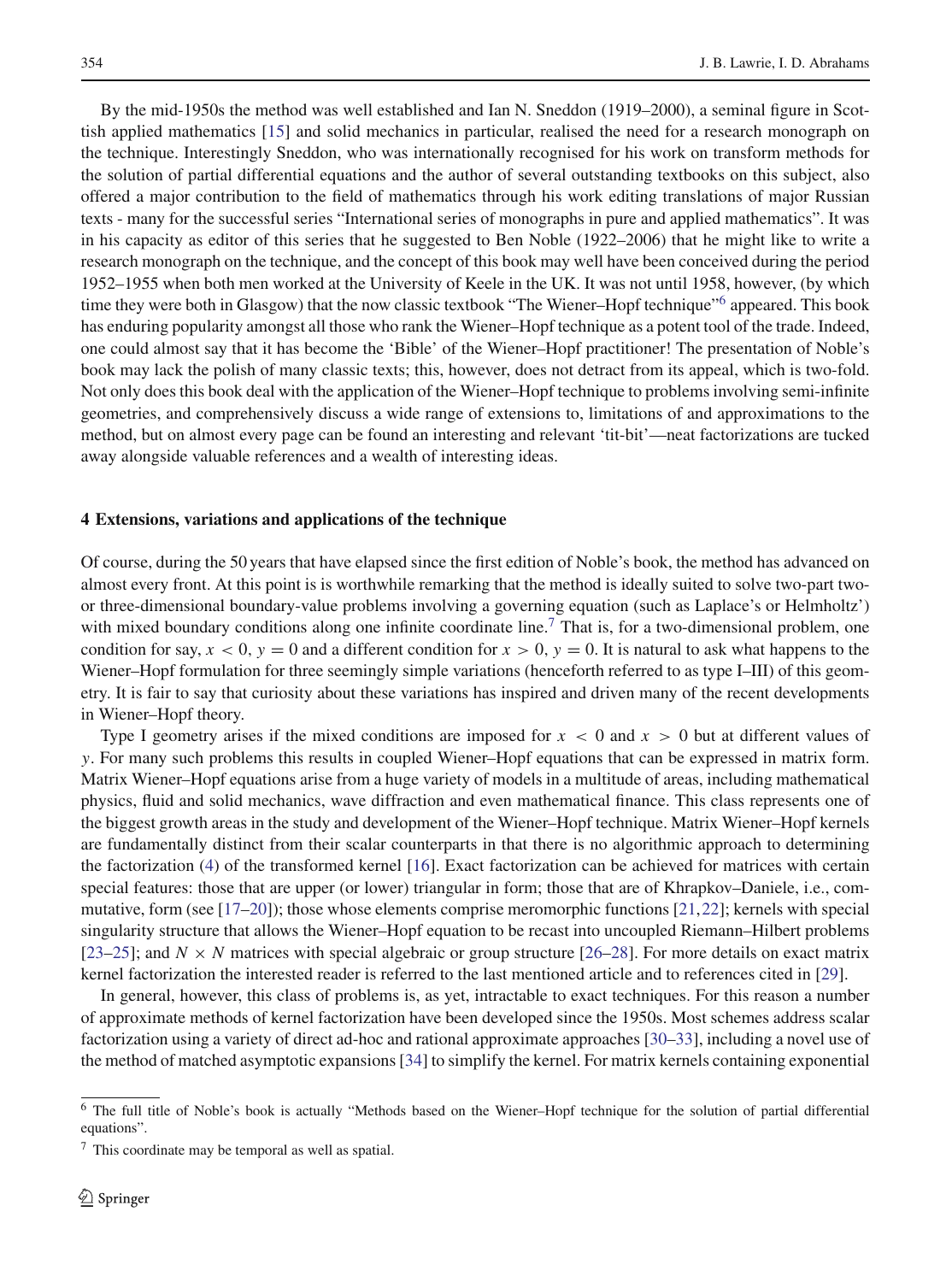phase-type factors an integral equation approach may be used to solve the system of Wiener–Hopf equations (see e.g. [\[35\]](#page-8-3)). Abrahams has successfully employed Padé approximants to obtain explicit exact factorizations of both approximate scalar [\[36](#page-8-4)] and matrix kernels. The latter approach has allowed a number of long-outstanding problems to be solved recently [\[29](#page-7-24)[,37](#page-8-5)[,38](#page-8-6)].

A type II geometry arises if one confines the boundary data to be specified along  $y = 0$  but allows a three-part condition, for example, different conditions for each of  $x < -a$ ,  $x < |a|$  and  $x > a$ . In this case, a modified Wiener–Hopf equation is obtained which is distinct from the usual formulation in that it contains three unknown functions (each analytic in specified regions of the complex plane) and cannot be solved exactly using the usual analytic continuation arguments. The solution to such problems can, however, be cast as a pair of coupled integral equations which may be solved approximately in certain limiting cases [\[4,](#page-7-2)[39\]](#page-8-7). It is not untypical for type I and type II variations in geometry to occur together; in such cases a modified matrix W–H equation results which can usually only be solved by approximate methods (see e.g. [\[40\]](#page-8-8)). It is worthwhile noting that for three-part problems involving propagation in closed waveguides, a mode-matching approach offers a convenient alternative; see e.g. [\[41\]](#page-8-9). This method enables problems that combine both type I and type II features to be reduced to an infinite system of linear algebraic equations that can be numerically solved by truncation. It is, however, inapplicable to problems of infinite extent in the direction orthogonal to the waveguide axis, i.e., when there are radiation terms in the far field.

Type III geometry arises when the abrupt change of boundary condition is no longer confined to the 'in-plane' situation. Thus, for example, one condition may hold for  $x < 0$ ,  $y = 0$  and the other for  $x = 0$ ,  $y > 0$  producing a corner (or wedge) which, in this case, is of interior angle  $\pi/2$  but could be of arbitrary angle. The seminal articles to address the scattering of incident waves in a wedge with non-simple boundary conditions were by Maliuzhinets [\[42](#page-8-10)], and Williams [\[43](#page-8-11)]. Working independently, they both considered a wedge with impedance boundary conditions and used a Sommerfeld integral representation of the diffracted field to reduce the boundary-value problem to a pair of functional difference equations of the form

<span id="page-5-1"></span>
$$
\{\sin X - \sin s\}f(s \pm \beta) - \{\sin s + \sin X\}f(-s \pm \beta) = 0,\tag{8}
$$

where  $4\beta$  is the wedge angle and X is a constant which is related to the physical properties of the wedge boundaries. Maliuzhinets solved these by introducing a new special function (now referred to as the Maliuzhinets function) whilst Williams used the Barnes double-gamma function.<sup>8</sup> The solution method involves deriving a function  $f(s)$ that both satisfies [\(8\)](#page-5-1) and, reminiscent of the Wiener–Hopf technique, has no singularities in a vertical strip in the complex s-plane.

The relationship between the functional difference-equation method of solution for wedge problems, and the Wiener–Hopf technique is easily shown for a wedge of angle  $\pi$  (in which case  $\beta = \pi/4$  in [\(8\)](#page-5-1)). Indeed, Abrahams and Lawrie [\[44\]](#page-8-12) used this relationship to recast the problem of factorizing a particular class of Wiener–Hopf kernels by formulating a difference equation representation for the factors. For arbitrary angle the relationship between the two methods is less obvious. In recent papers, however, Daniele [\[45,](#page-8-13)[46\]](#page-8-14) has demonstrated the direct equivalence between the method of Maliuzhinets for wave scattering in a wedge with impedance barriers [\[42\]](#page-8-10) and Khrapkov–Daniele commutative matrix kernel factorization.

Maliuzhinets' work has been advanced in a number of directions by various Russian scientists in recent years; see, for example, the excellent review by Osipov and Norris [\[47](#page-8-15)] and works by Budaev [\[48\]](#page-8-16), Bernard [\[49](#page-8-17)], Osipov [\[50](#page-8-18)], Lyalinov and Zhu [\[51\]](#page-8-19). In particular, the development of the functional difference-equation method for solving problems in a wedge-shaped domain with boundaries that are described by high-order conditions (such as those modelling a membrane or elastic plate) is a significant, and non-trivial extension [\[52](#page-8-20)[–54](#page-8-21)]. Building upon these works, mathematicians have more recently focused their attention on three-dimensional scattering problems involving conical geometries [\[55](#page-8-22)[–59\]](#page-8-23). It is an interesting and open challenge to understand the relationship between the methods developed for the conical problems and standard Wiener–Hopf analysis.

<span id="page-5-0"></span><sup>&</sup>lt;sup>8</sup> Since the Maliuzhinets functions may be expressed in terms of the Barnes double-gamma functions the methods of Maliuzhinets and Williams are essentially equivalent.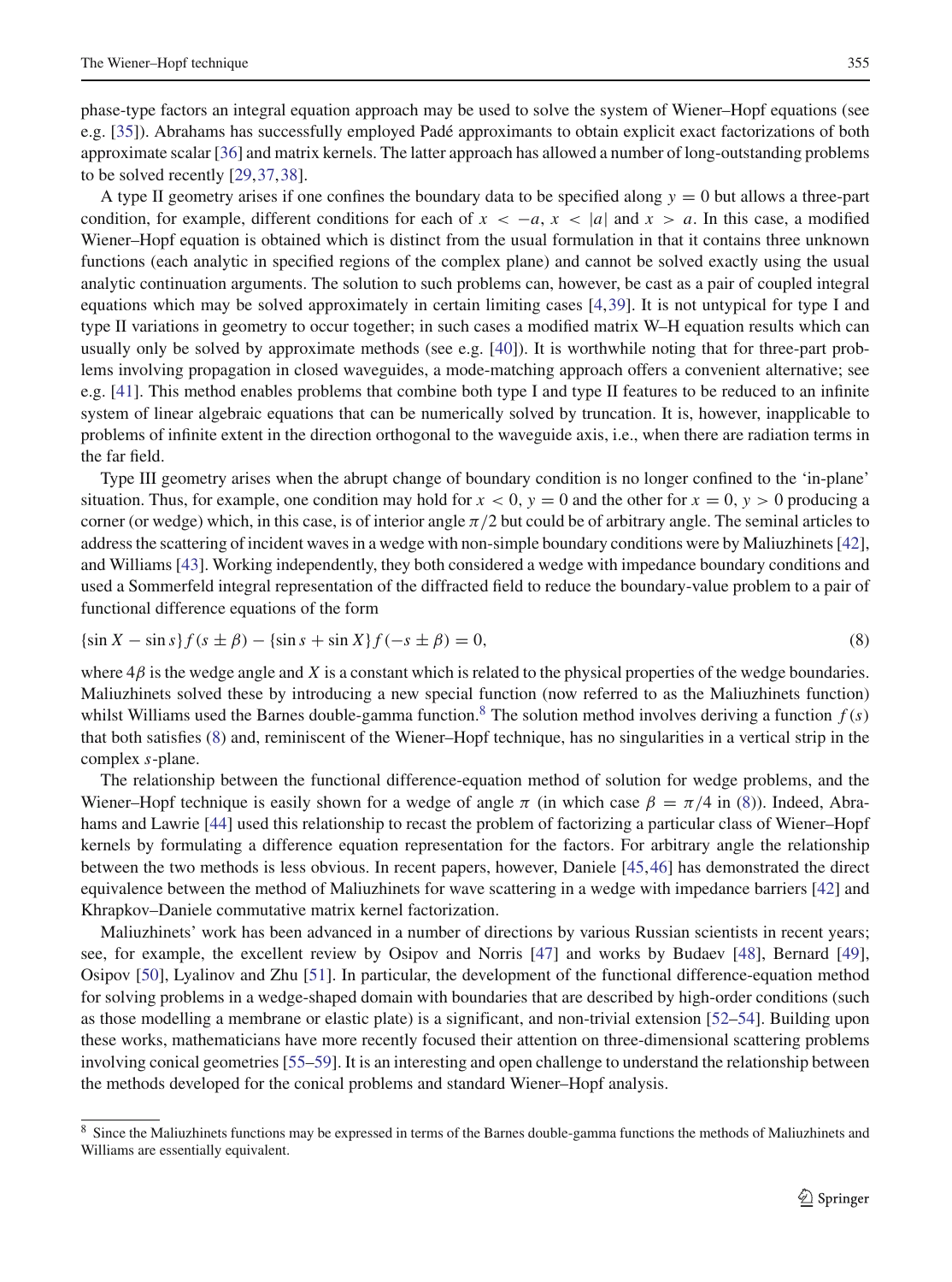As mentioned earlier, an enormous variety of physically important problems can be cast into equations of Wiener–Hopf form, and all have the characteristic feature of distinct boundary conditions defined on disjoint lines or line segments. Depending on the given problem, such boundary conditions may be defined in space or time, and may range over discrete or continuous independent variables. The Wiener–Hopf technique has found application in an very wide variety of research areas, including the diffraction of acoustic, elastic and electromagnetic waves, crystal growth [\[60\]](#page-8-24), fracture mechanics, flow problems [\[61](#page-8-25)], diffusion models [\[62\]](#page-8-26), geophysical applications [\[63\]](#page-8-27) and mathematical finance. A simple search of the science literature will reveal the many thousands of articles that have employed Wiener and Hopf's elegant method.

#### **5 Wiener–Hopf special issue**

This Special Issue of the Journal of Engineering Mathematics is presented to mark the 75 years since the Wiener–Hopf technique was first published [\[3\]](#page-7-1). The articles contained herein are not chosen to indicate the current state-of-the-art regarding advanced Wiener–Hopf methods, for example on matrix Wiener–Hopf factorization, as this would be neither useful nor particularly interesting for a general readership. Also, the Issue does not aim to offer a complete collection of current areas where the Wiener–Hopf technique has found application; this would demand several volumes, rather than a single issue! Instead, the following collection of articles serves to present the readership of the Journal of Engineering Mathematics with a small sample of cutting-edge works in the field—it offers a set of interesting applications of the Wiener–Hopf technique, together with a couple of papers demonstrating how the technique can and has been extended.

The article by Antipov and Willis discusses constant crack growth in a viscoelastic material, with emphasis on the field around the crack tip. Solid mechanics in general, and fracture mechanics in particular, is a subject in which the Wiener–Hopf technique has proved an immensely useful tool. This is because the field quantities are strongly dominated by points of rapid or instantaneous change in boundary conditions, in the vicinity of which Wiener–Hopf or related techniques are ideally suited. This point of view is reinforced in the article by Norris and Abrahams in which crack-growth is again studied. In this case the crack growth model is somewhat simpler but the solution method employs matched asymptotic expansions as well as the Wiener–Hopf technique in order to examine the stability of running waves along the propagating crack tip.

Diffraction theory is another area in which the field variables are dominated by points where the geometry or boundary conditions change abruptly, and this may perhaps be the reason why it has found the most application for the Wiener–Hopf technique. It is natural therefore that papers are included on this topic. Rawlins considers a model of reflection and transmission of acoustic waves in a bifurcated, impedance-lined waveguide—a problem which leads to a standard scalar Wiener–Hopf equation. In contrast, Lyalinov and Zhu examine wave scattering by a semi-transparent impedance cone. The boundary-value problem is recast as a second-order functional difference equation<sup>9</sup> which class, as mentioned earlier, was shown by Daniele [\[45\]](#page-8-13) bear a close relationship with matrix Wiener–Hopf systems. Here, however, the authors choose an alternative evaluation approach, employing the numerical solution of a Fredholm integral equation.

The article by Green et al. addresses an important problem in mathematical finance, namely the pricing of discretely monitored barrier options. For simplicity, the authors investigate European options in a Gaussian Black– Scholes formulation. Via Fourier and z-transforms the problem is reduced to Wiener–Hopf form, and an exact solution is obtained. This article is indicative of the substantial interest in the Wiener–Hopf technique in this new and burgeoning area of applied mathematics.

Aero-acoustics is another topic in which researchers have made excellent use of the Wiener–Hopf technique over some three or more decades. Computational methods to extract the very small sound field from a dominant background flow field are fraught with difficulties, and so analytical methods have proved extremely useful. Rienstra, a senior practitioner in this area, presents the 2007 annual Lighthill paper of the Journal of Engineering Mathematics. In it he discusses sound scattering in a flow over the interface between hard and soft impedance cylindrical boundaries. Of particular interest is the predicted onset of instability in the model.

<span id="page-6-0"></span><sup>&</sup>lt;sup>9</sup> Equivalent to a Carleman boundary-value problem for analytic vectors.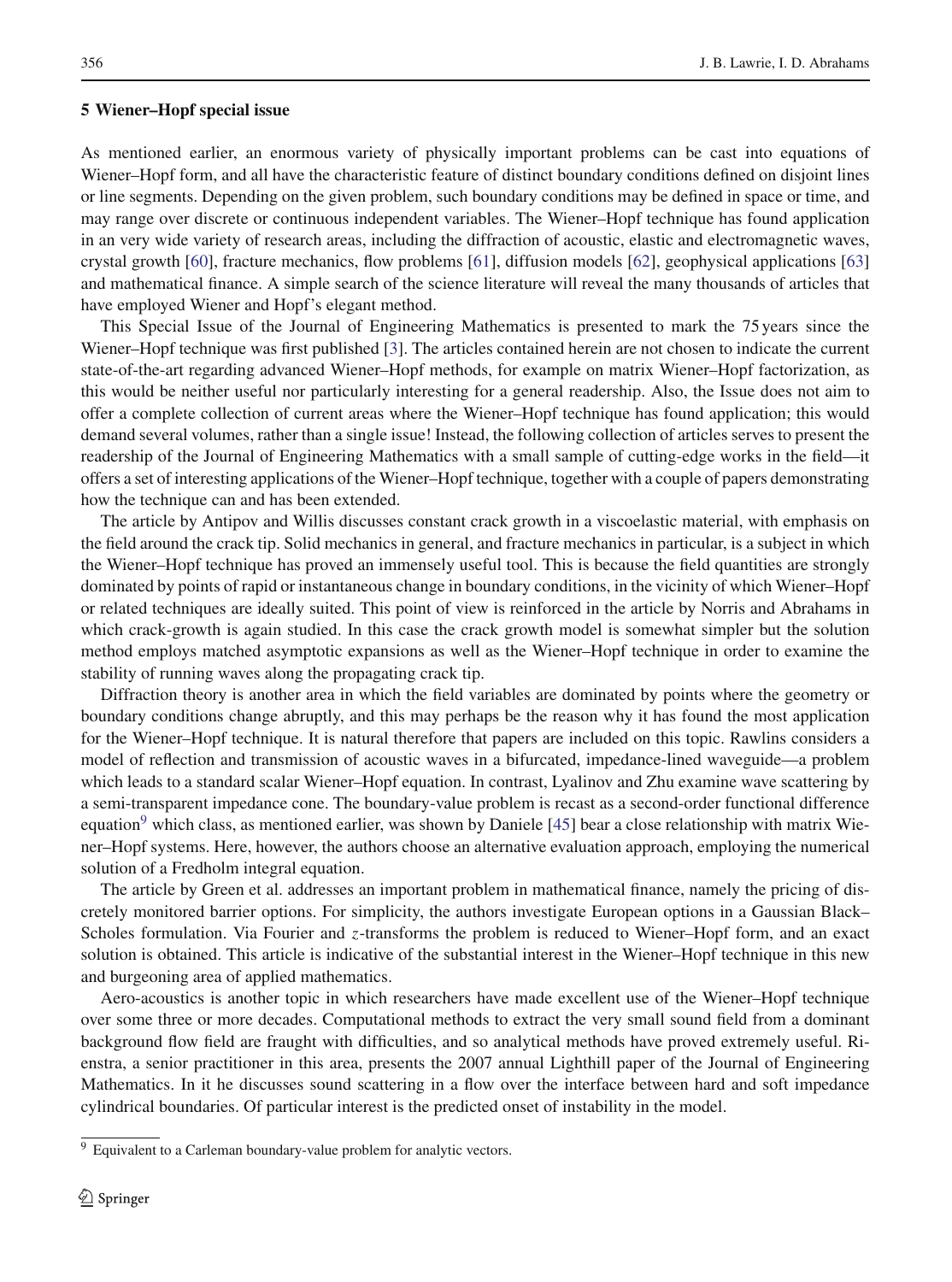Finally, the article by Shanin and Doubravsky discusses a new approach which can be seen as either a generalisation of the Wiener–Hopf technique or as an alternative method. The scheme involves, for problems of a particular class, extending 'physical space' so that it is multi-sheeted. By this means a field solution may be written down which, when restricted to the principal sheet, satisfies the necessary jump conditions at the boundaries.

To conclude, it is interesting to note, on flicking through some of the many biographies of Wiener and Hopf (e.g. [\[64](#page-8-28)]), that few authors give the Wiener–Hopf technique the prominence that it deserves, preferring to focus on other aspects of the works of these two great men. Yet, the Wiener–Hopf technique has enabled the solution of numerous timely and physically relevant problems and, furthermore, has acted as a catalyst for the generation of many sophisticated extensions and variations of the method. Wiener and Hopf would surely be pleased to know that, 75 years after its conception, the Wiener–Hopf technique remains a source of inspiration to mathematicians, physicists and engineers working in many diverse fields. To quote Wiener *"Mathematics is too arduous and uninviting a field to appeal to those to whom it does not give great rewards."* Thankfully, he and Hopf developed a tool by which less prodigious scientists are able to reap a few such rewards!

#### **References**

- <span id="page-7-3"></span>1. [http://www.en.wikipedia.org/wiki/Norbert\\_Wiener](http://www.en.wikipedia.org/wiki/Norbert_Wiener) (Accessed on 24 September 2007)
- <span id="page-7-0"></span>2. Wiener N (1956) I am a Mathematician. Doubleday & Co., Inc., Garden City
- 3. Wiener N, Hopf E (1931) Über eine klasse singulärer integralgleichungen. Sem–Ber Preuss Akad Wiss 31:696–706
- <span id="page-7-4"></span><span id="page-7-2"></span><span id="page-7-1"></span>4. Noble B (1988) Methods based on the Wiener–Hopf Technique, 2nd edn. Chelsea Publishing Company, New York
- 5. Carrier GF, Krook M, Pearson CE (2005) Functions of a complex variable. SIAM Publishing, Philadelphia
- <span id="page-7-13"></span>6. Muskhelishvili NI (1953) Singular integral equations, Translated from second edition Moscow (1946) by J.R.M. Radok. Noordhoff, Groningen
- <span id="page-7-5"></span>7. Hopf E (1934) Mathematical problems of radiative equilibrium. Cambridge Tract 31, Cambridge University Press, Cambridge
- 8. [http://www.history.mcs.st-andrews.ac.uk/Biographies/Hopf\\_Eberhard.html](http://www.history.mcs.st-andrews.ac.uk/Biographies/Hopf_Eberhard.html) (Accessed on 24 September 2007)
- <span id="page-7-6"></span>9. Sommerfeld A (1896) Mathematische theorie der diffraction. Math Ann 47:317–374
- <span id="page-7-8"></span><span id="page-7-7"></span>10. Copson ET (1946) On an integral equation arising in the theory of diffraction. Quart J Math 17:19–34
- <span id="page-7-9"></span>11. Carlson JF, Heins AE (1947) The reflection of an electromagnetic plane wave by an infinite set of plates, I. Quart Appl Math 4:313–329
- <span id="page-7-10"></span>12. Carlson JF, Heins AE (1947) The reflection of an electromagnetic plane wave by an infinite set of plates, II. Quart Appl Math 5:82–88
- 13. Levine H, Schwinger J (1948) On the radiation of sound from an unflanged circular pipe. Phys Rev 73:383–406
- <span id="page-7-14"></span><span id="page-7-12"></span><span id="page-7-11"></span>14. Jones DS (1952) A simplifying technique in the solution of a class of diffraction problems. Quart J Math 3:189–196
- 15. <http://www.history.mcs.st-andrews.ac.uk/Biographies/Sneddon.html> (Accessed on 24 September 2007)
- <span id="page-7-15"></span>16. Heins AE (1950) Systems of Wiener–Hopf equations. In: Proceedings of Symposia in Applied Mathematics II. McGraw-Hill, pp 76–81
- <span id="page-7-16"></span>17. Khrapkov AA (1971) Certain cases of the elastic equilibrium of an infinite wedge with a non-symmetric notch at the vertex, subjected to concentrated forces. Appl Math Mech (PMM) 35:625–637
- 18. Khrapkov AA (1971) Closed form solutions of problems on the elastic equilibrium of an infinite wedge with nonsymmetric notch at the apex. Appl Math Mech (PMM) 35:1009–1016
- 19. Daniele VG (1978) On the factorization of Wiener-Hopf matrices in problems solvable with Hurd's method. IEEE Trans Antennas Propagat 26:614–616
- <span id="page-7-17"></span>20. Rawlins AD (1975) The solution of a mixed boundary value problem in the theory of diffraction by a semi-infinite plane. Proc Roy Soc London A 346:469–484
- <span id="page-7-18"></span>21. Rawlins AD (1985) A note on Wiener-Hopf matrix factorization. Quart J Mech Appl Math 38:433–437
- <span id="page-7-19"></span>22. Idemen M (1979) A new method to obtain exact solutions of vector Wiener–Hopf equations. Zeit Angew Math Mech 59:656–658
- <span id="page-7-20"></span>23. Hurd RA (1976) The Wiener–Hopf Hilbert method for diffraction problems. Canad J Phys 54:775–780
- 24. Rawlins AD, Williams WE (1981) Matrix Wiener–Hopf factorization. Quart J Mech Appl Math 34:1–8
- <span id="page-7-21"></span>25. Williams WE (1984) Recognition of some readily "Wiener–Hopf" factorizable matrices. IMA J Appl Math 32:367–378
- <span id="page-7-22"></span>26. Jones DS (1984) Commutative Wiener–Hopf factorization of a matrix. Proc Roy Soc Lond A 393:185–192
- 27. Jones DS (1984) Factorization of a Wiener–Hopf matrix. IMA J Appl Math 32:211–220
- <span id="page-7-23"></span>28. Veitch BH, Abrahams ID (2007) On the commutative factorization of  $n \times n$  matrix Wiener–Hopf kernels with distinct eigenvalues. Proc Roy Soc London A 463:613–639
- <span id="page-7-24"></span>29. Abrahams ID (1997) On the solution of Wiener-Hopf problems involving noncommutative matrix kernel decompositions. SIAM J Appl Math 57:541–567